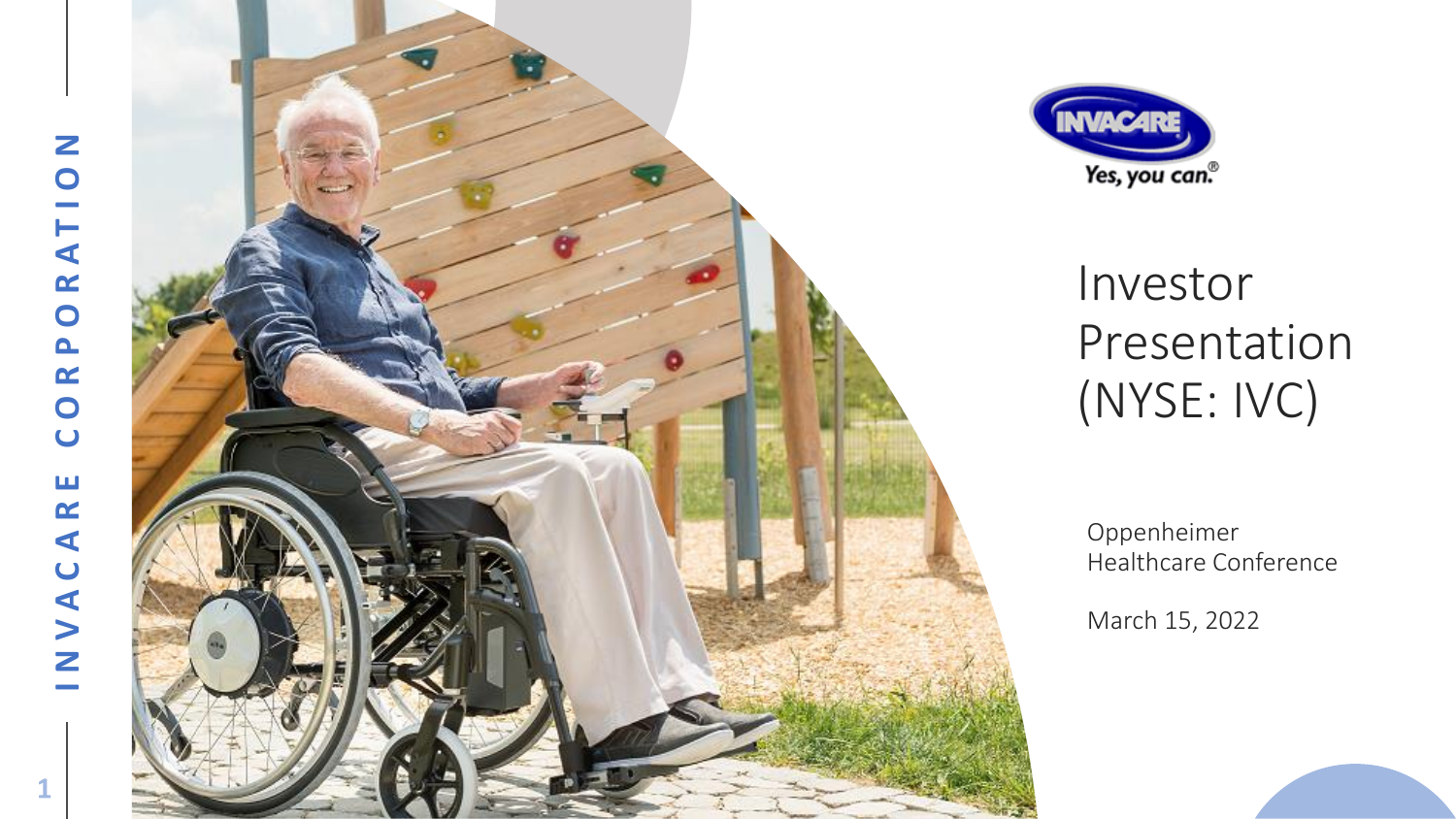# Forward Looking Statements

INVACARE CORPORATION Z  $\bullet$ **Contract**  $\vdash$  $\blacktriangleleft$  $\alpha$  $\bullet$  $\mathbf{\Omega}$  $\alpha$  $\bullet$  $\bullet$ ш  $\alpha$  $\blacktriangleleft$  $\overline{\mathbf{C}}$ NVA

This presentation contains forward-looking statements within the meaning of the "Safe Harbor" provisions of the Private Securities Litigation Reform Act of 1995. Forward-looking statements are those that describe future outcomes or expectations that are usually identified by words such as "will," "should," "could," "plan," "intend," "expect," "continue," "forecast," "believe," and "anticipate" and include, for example, any statement made regarding the company's future results, financial condition and the impact of COVID-19. Actual results may differ materially as a result of various risks and uncertainties, including those expressed in the cautionary statements and Risk Factors sections in the company's annual reports on Form 10-K, quarterly reports on Form 10-Q and other filings with the Securities and Exchange Commission. The company may not be able to predict and may have little or no control over many factors or events that may influence its future results and, except as required by law, shall have no obligation to update any forward-looking statements. .

Financial results presented are as of December 31, 2021, unless otherwise noted. Forward-looking information reported on a specified date is provided herein as of such date and is not updated or reaffirmed as of a later date hereby.

### Non-GAAP Measures .

This presentation will reference certain non-GAAP financial information, including, but not limited to, Adjusted EBITDA, constant currency net sales and free cash flow. For a description and reconciliation of non-GAAP measures presented in this document, please see the Appendix attached to this presentation. Any non-GAAP financial information is not a substitute for, and should be read in conjunction with, GAAP financial information.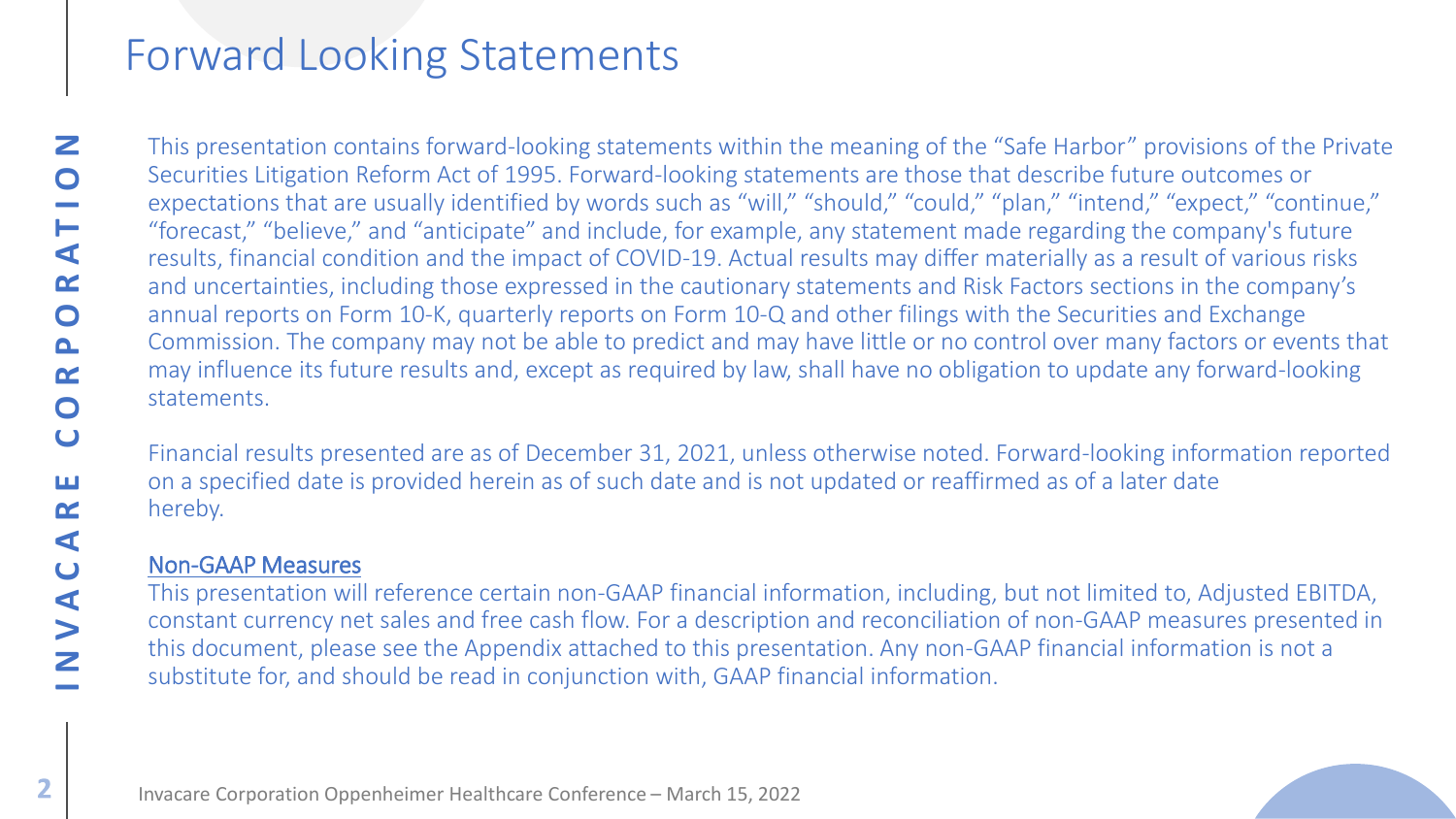# Making Life's Experiences Possible

### Who We Are



Headquartered near Cleveland, OH



3,000 employees worldwide



2021 full year revenues of \$872M

### Sales by Segment *(TTM as of Dec 31,2021)*



## What We Do

Celebrating over 40 years of *Making Life's Experiences Possible*

Design, manufacture and distribute durable medical equipment for congenital, acquired and degenerative physical conditions

Distribute products to private and government medical equipment providers and residential care providers typically used in non-acute care settings

## 24-Hours of Care - Move, Rest, Breathe, Hygiene

#### **Safe patient handling and hygiene**

- ❑ Safe transfers for resident and caregiver safety
- ❑ Daily hygiene products

#### **Custom power and manual wheelchairs and custom seating**

- ❑ Alternative drive controls and touch-screen technology
- ❑ Informatics
- ❑ Elite recreational sports equipment



#### **Respiratory therapy products**

❑ Stationary and portable oxygen concentrators ❑ HomeFill® oxygen refilling systems

#### **Long-term care beds and therapeutic support surfaces**

- ❑ Pressure relief for wound healing and prevention
- ❑ Continued pressure monitoring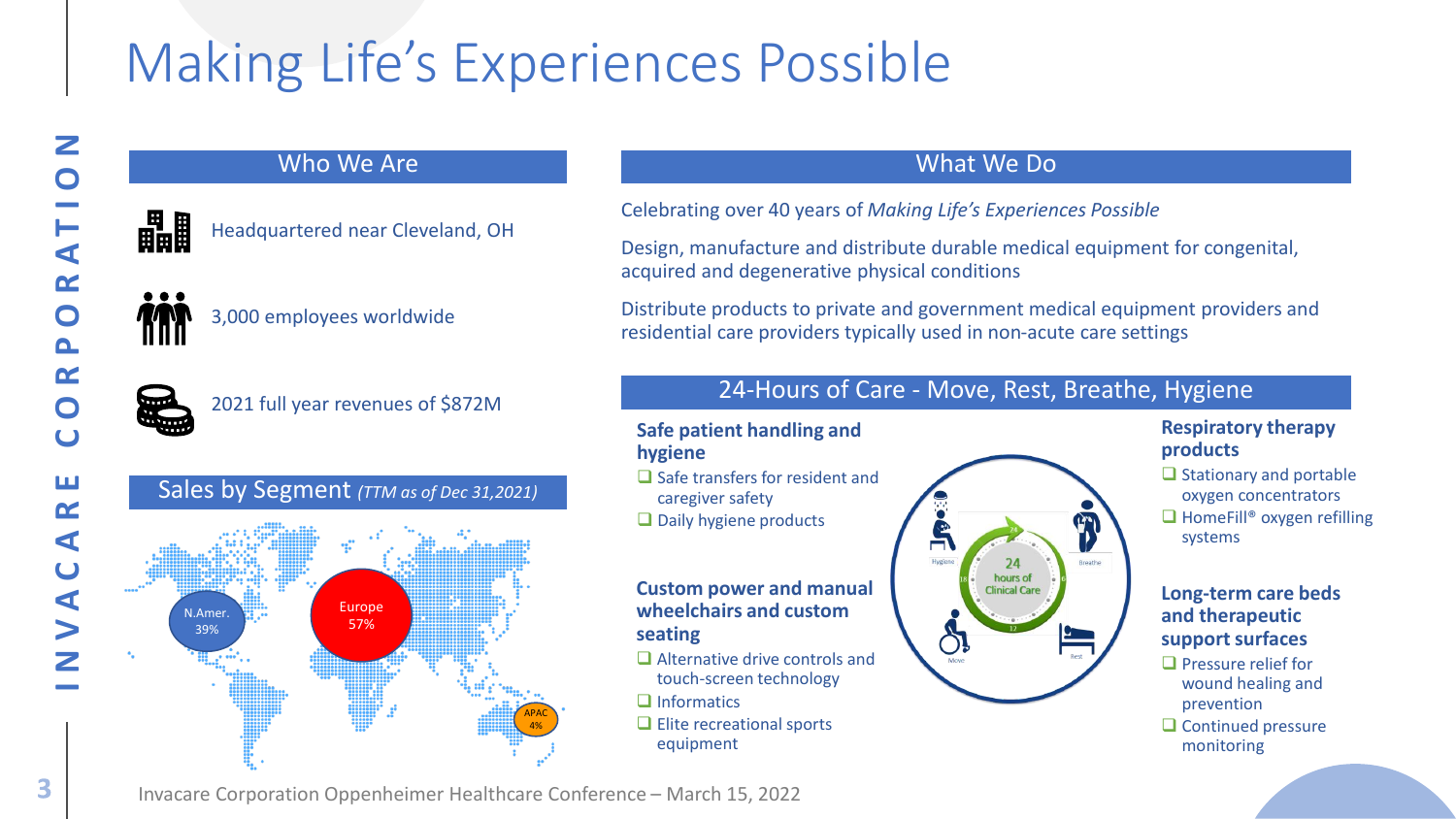

## 2021 Reported Net Sales

# Broad Product Line with High Clinical Value

## **Lifestyle**

Globally focused on home healthcare and post-acute care, including aids for daily living, walking aids, lifts, wheelchairs, beds and surfaces

## **Mobility & Seating**

Custom power and custom manual wheelchairs, seating and positioning, and power add-ons

## **Respiratory**

Stationary concentrators and ambulatory oxygen such as portable concentrators and refilling devices for portable tanks

## **Other**

Services and rentals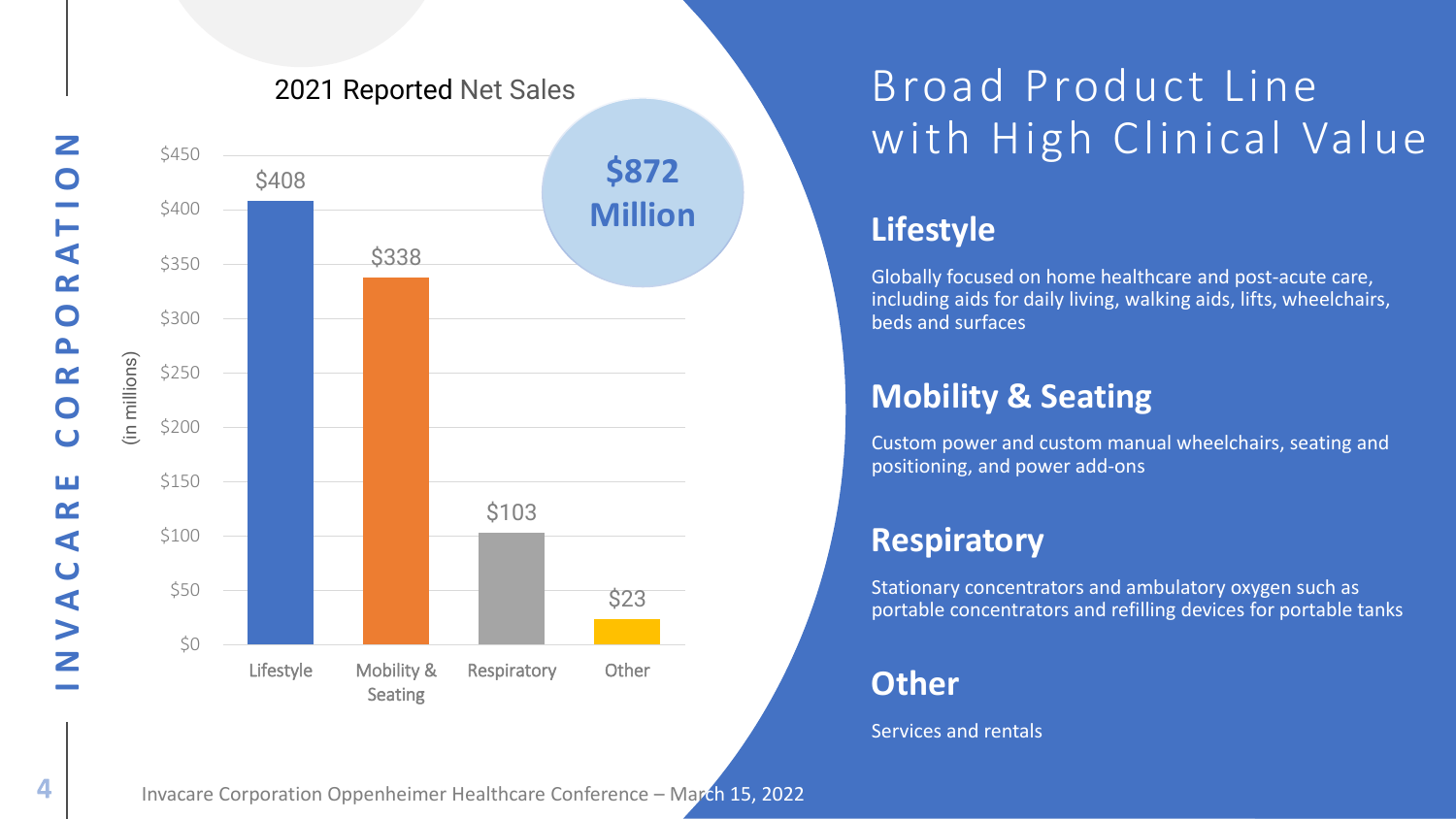# Transformation Accomplishments Since 2017

| <b>Area</b>              | <b>Accomplishment</b>                                                                                                                                                                                                                                                                                                                                                                                                                                                          |
|--------------------------|--------------------------------------------------------------------------------------------------------------------------------------------------------------------------------------------------------------------------------------------------------------------------------------------------------------------------------------------------------------------------------------------------------------------------------------------------------------------------------|
| Management               | Diversified and refreshed Board of Directors with 38% less than 5-year tenure<br>Hired CIO to drive modernization of IT systems and implementation of global ERP system<br>Enhanced North American leadership team in marketing, sales, general management<br>Added Chief Human Resources Officer to lead human capital development and DEI initiatives<br>Strategically combined Europe and APAC under single leadership team to drive scale-based cost savings and synergies |
|                          |                                                                                                                                                                                                                                                                                                                                                                                                                                                                                |
| <b>Cost Optimization</b> | Executed footprint rationalization and restructuring activities for cost savings of approximately \$44 million from 2017 to<br>year-end 2021<br>Executed supply chain actions to mitigate substantial portion of U.S. tariffs                                                                                                                                                                                                                                                  |
|                          |                                                                                                                                                                                                                                                                                                                                                                                                                                                                                |
| <b>Product Portfolio</b> | Introduced innovative new products which offer compelling clinical value<br>Strategically exited low-margin products to right-size revenues to significantly reduced operating loss<br>Divested non-core business units and redeployed proceeds into growing the business                                                                                                                                                                                                      |
|                          |                                                                                                                                                                                                                                                                                                                                                                                                                                                                                |
| Financial<br>Performance | Adjusted EBITDA and Free Cash Flow significantly improved                                                                                                                                                                                                                                                                                                                                                                                                                      |
|                          |                                                                                                                                                                                                                                                                                                                                                                                                                                                                                |

**Successfully executed multiple transformative actions to reshape the business with more to come**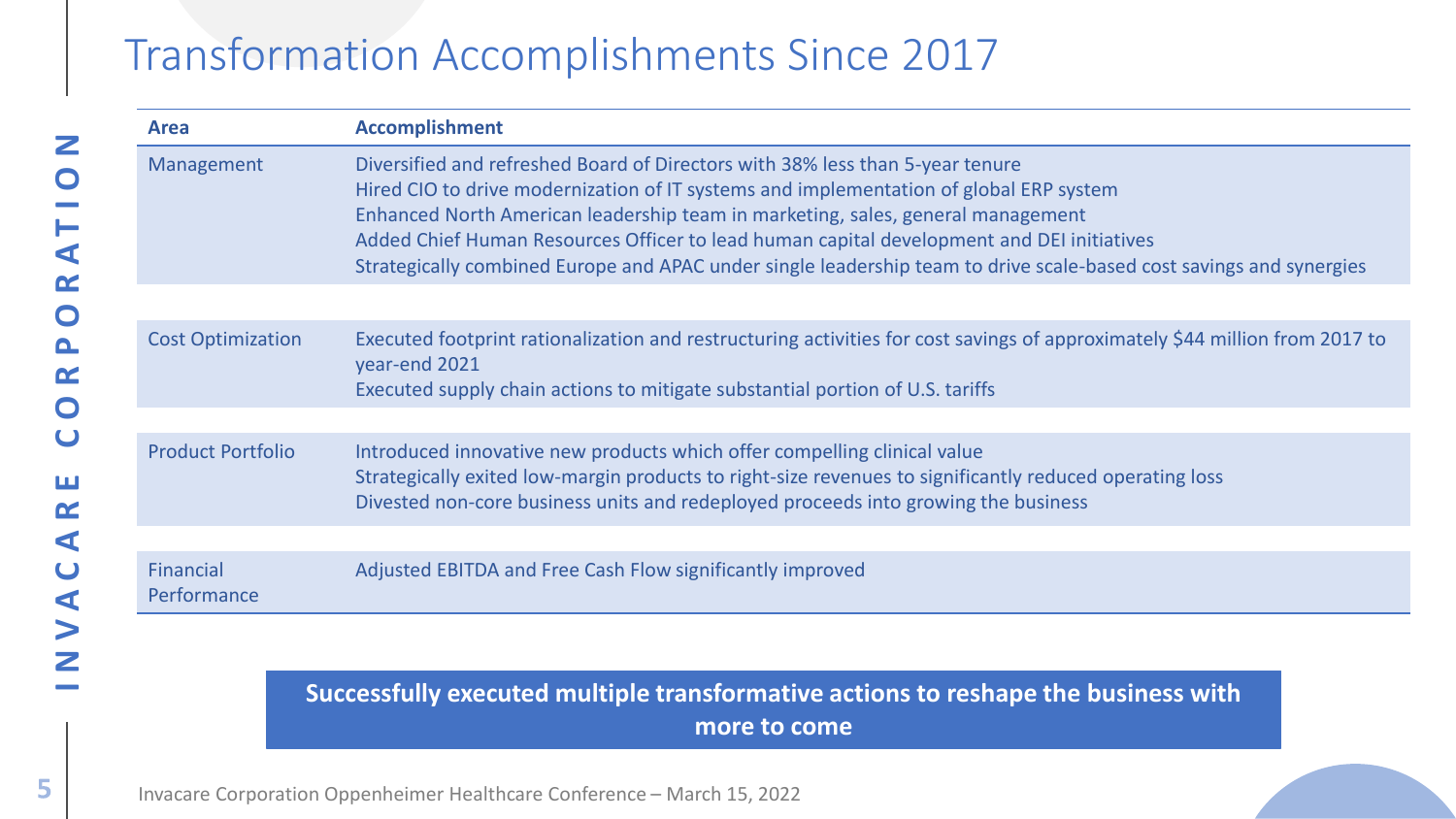## Innovation Pipeline

Supporting sales growth with frequent introduction of clinically innovative solutions Rehab (Mobility and Seating) Post Acute Care (Lifestyle) **Respiratory** Jan

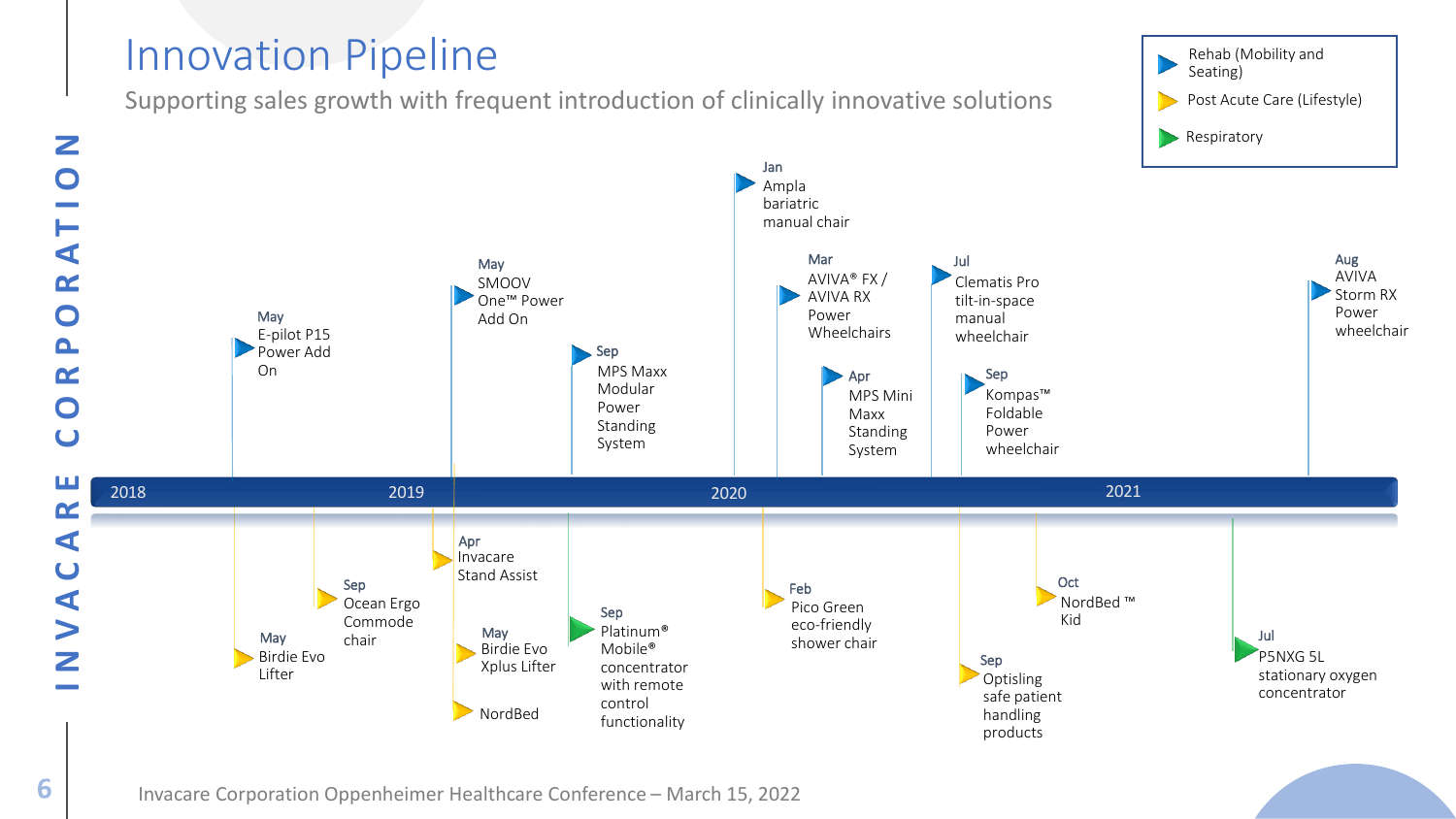# Initiatives Accelerating Our Strategy to Return to Profitability



- $\checkmark$  Launched standing positioning system with clinical and social benefits of vertical positioning to augment full system of center-wheel, front-wheel and rear-wheel drive portfolio
- $\checkmark$  First wirelessly remote-controlled portable oxygen concentrator
- $\checkmark$  First with hydroforming technology to produce manual wheelchairs with significantly higher performance without increased weight
- $\checkmark$  Ampla Action bariatric wheelchair winner of the Red Dot Award: Product Design 2019, Platinum A'Design Award, and German Design Award 2020

## Operational improvements to expand margins and accelerate profitability:

- $\checkmark$  Benefit of expanded standard gross margin from plant consolidations in Europe and favorable product mix
- $\checkmark$  Implemented actions to mitigate near-term margins negatively impacted by supply chain challenges and higher material, labor and freight costs

## Modernize business with flexible IT systems to:

- $\checkmark$  Drive operational efficiencies
- $\checkmark$  Improve our customers' experience
- $\checkmark$  Generate substantial cost savings over time

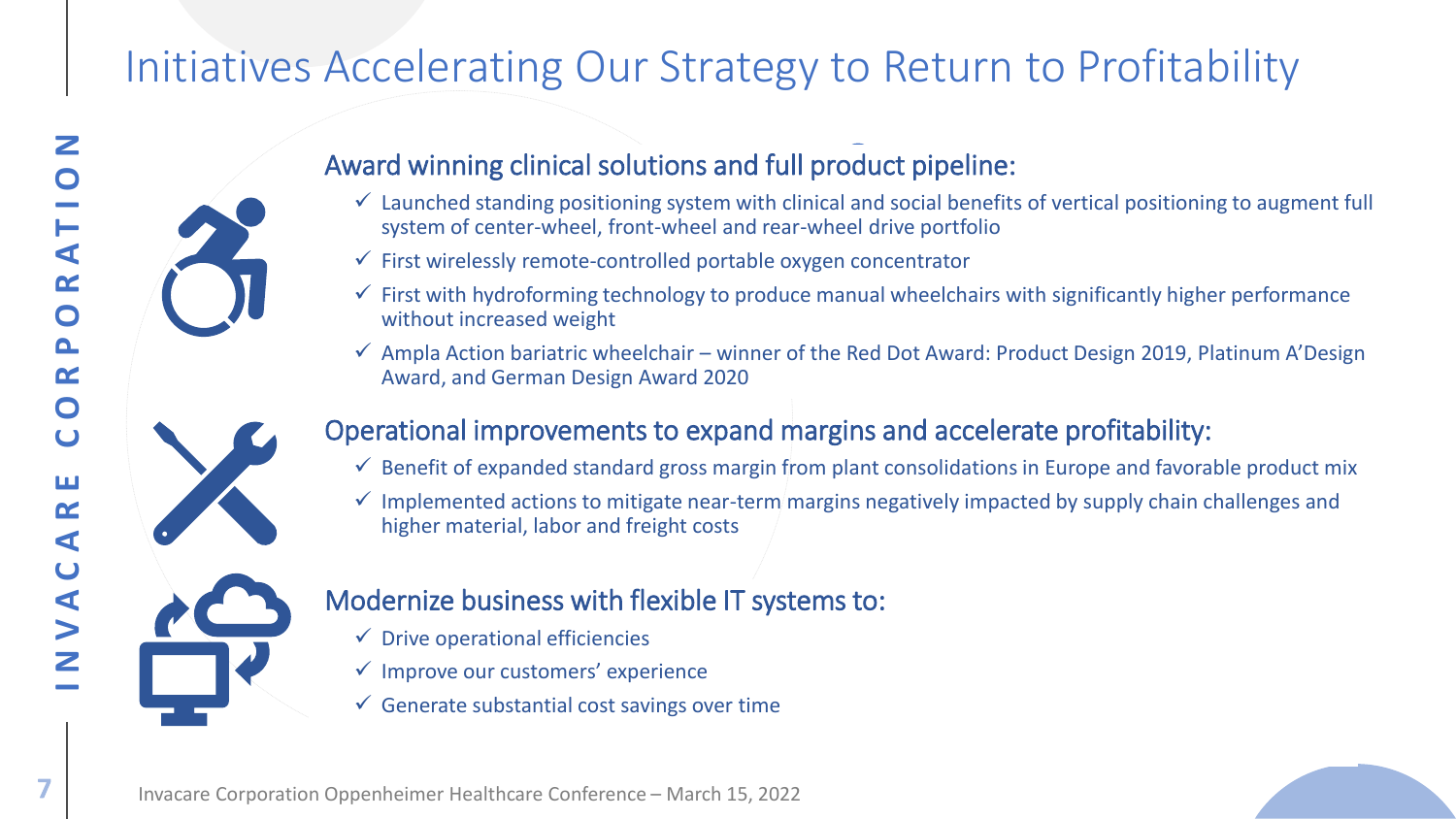# Actions to Drive Sustainable Profitability

| U.S. Tariffs<br>" Tariffs on goods from China                                                                                                                                                                               |                                                                                            |                                                                                                                                                                                                                                                                                                                                                                                                                                                                                                                                                  |
|-----------------------------------------------------------------------------------------------------------------------------------------------------------------------------------------------------------------------------|--------------------------------------------------------------------------------------------|--------------------------------------------------------------------------------------------------------------------------------------------------------------------------------------------------------------------------------------------------------------------------------------------------------------------------------------------------------------------------------------------------------------------------------------------------------------------------------------------------------------------------------------------------|
| Restructuring<br>ranging from 0% to 25%<br>■ Unmitigated exposure was \$7<br>million                                                                                                                                        |                                                                                            | <b>Supply Chain</b><br>" Continued supply chain<br>disruptions causing<br>significantly higher material<br>and freight costs, and longer<br>supply lead times                                                                                                                                                                                                                                                                                                                                                                                    |
|                                                                                                                                                                                                                             | revenues                                                                                   |                                                                                                                                                                                                                                                                                                                                                                                                                                                                                                                                                  |
| $\checkmark$ Restructuring actions<br>expanded gross profit margins<br>by 70 basis points, mitigating<br>all but \$1 million of tariff<br>exposure<br>$\checkmark$ Reduced constant currency<br>SG&A by nearly \$15 million | challenges<br>and parts shortages<br>facilities in Germany                                 | <b>Execute permanent actions to</b><br>address current market<br>environment<br>• Pricing initiatives to mitigate<br>higher input costs<br>Optimize legacy product<br>portfolio<br>Align supply chain<br>• Streamline organization                                                                                                                                                                                                                                                                                                               |
|                                                                                                                                                                                                                             | $\overline{C}$<br>emi<br>Pand<br>$\Omega$<br>ction <sub>s</sub><br>$\bar{\bm{\mathsf{f}}}$ | • Global shutdown with public health restrictions which limited<br>access to healthcare for our customers and end-users, impacting<br>• Pandemic-driven global supply chain disruptions led to<br>significantly higher material, freight and labor costs<br>$\checkmark$ Took tactical actions to deal with day-to-day supply chain<br>$\checkmark$ Increased inventory levels to help mitigate supply chain disruptions<br>$\checkmark$ Reduced spending to match lower revenues<br>√ Streamlined European footprint by combining manufacturing |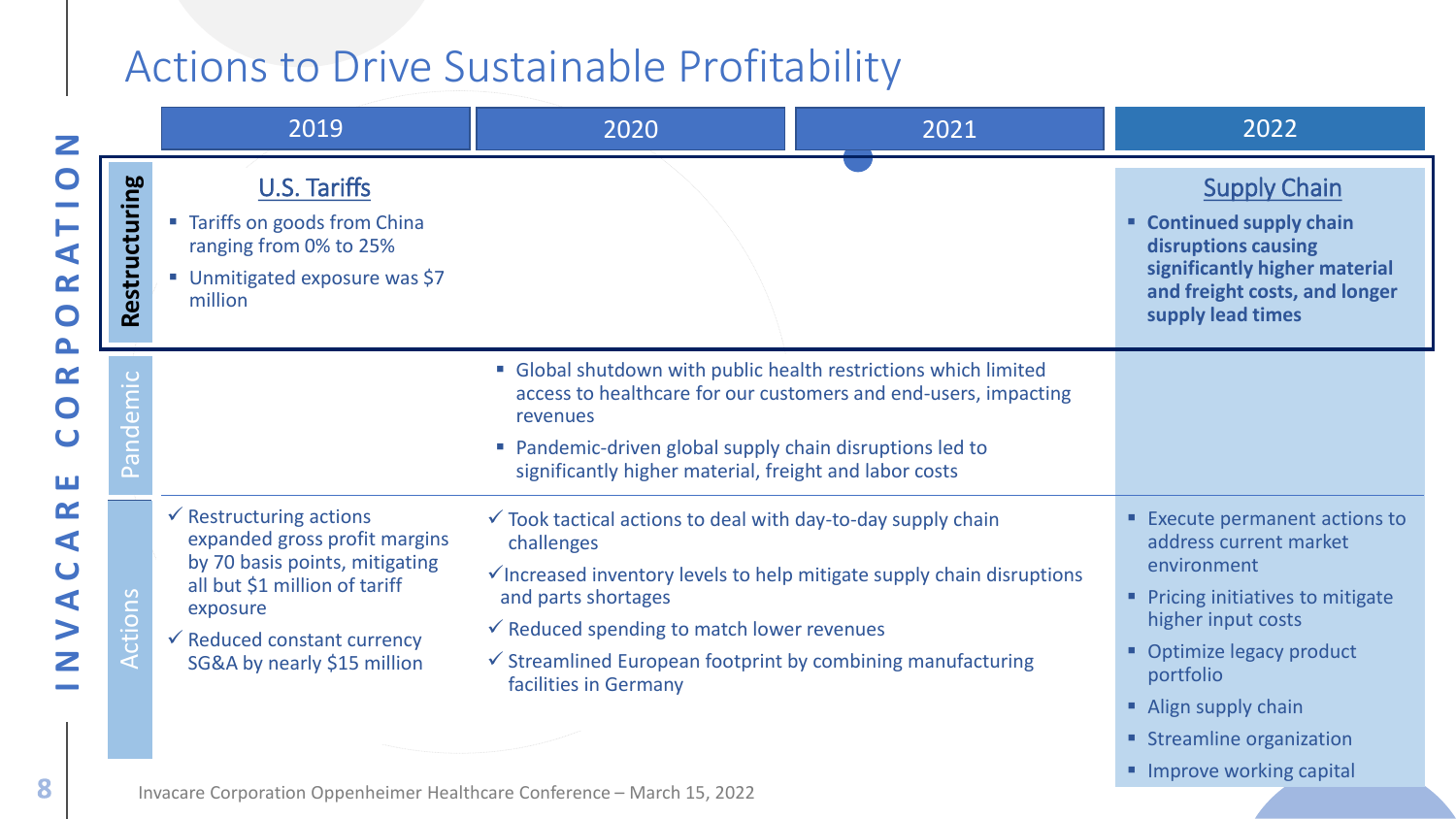# Business Improvement Highlights

INVACARE CORPORATION Z  $\blacktriangleleft$  $\alpha$  $\mathbf O$  $\mathbf{\Omega}$  $\alpha$  $\bullet$  $\cup$ ш  $\alpha$  $\blacktriangleleft$  $\overline{\mathsf{C}}$  $\blacktriangleleft$  $\blacktriangleright$ Z